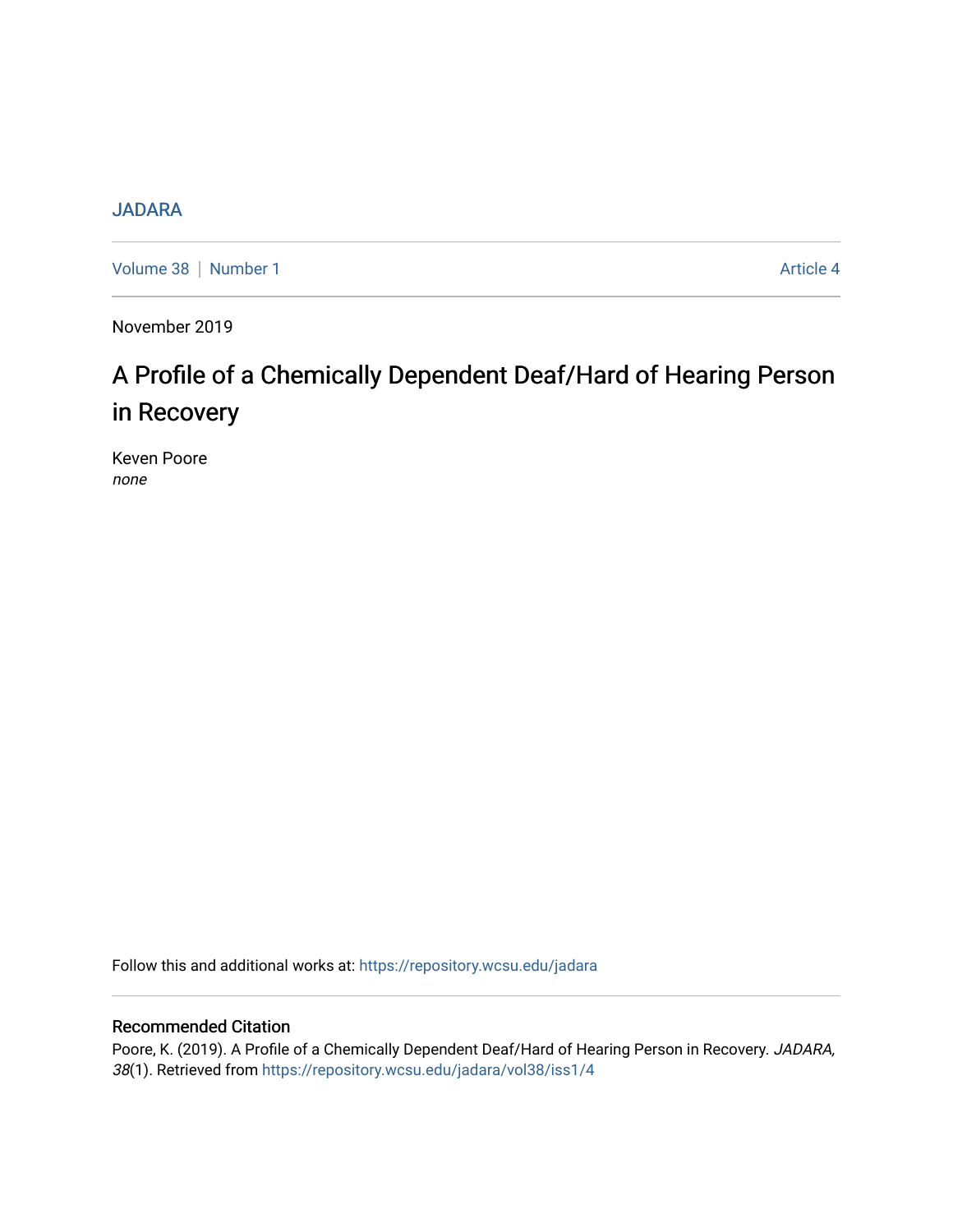#### Profile

# A Profile of a Chemically Dependent Deaf/Hard of Hearing Person in Recovery

## Keven Poore, MA, CASAC

# ADARA Conference 2003 East Rutherford, NJ

Individuals who are deaf or hard of hearing experience at least the same challenges of becoming sober from mood altering chemicals and maintaining sobriety as their hearing counterparts. This article describes certain characteristics of individuals who are deaf or hard of hearing that may shed some light into their struggles with maintaining sobriety, and offers insight into possible ways for providers, sponsors, and significant others to assist the individual in overcoming such struggles. This article is not based on formal research, but rather, a compilation of readings, experience, and dialogues with other providers, and other trends. This article is also a work in progress as the writer continues to receive feedback and ideas that are directly related to the article's clarity and depth.

For the purposes of this article, a person in recovery is someone who has made a commitment to maintain abstinence from using mood altering chemicals including alcohol. Additionally, this person presents with a commitment or desire to change unhealthy behaviors, relationships, and activities that, if not addressed, may result in return to use of chemicals. This individual may also be involved in chemical dependency treatment or in self-help meetings such as Alcoholics Anonymous or Narcotics Anonymous. Additionally, the writer utilizes the term "chemical dependency" throughout the article to refer to the disease of addiction that afflicts the individuals being discussed. Chemical dependencv definition

One of the key areas in this article relates to "Characteristics of a Well Adjusted Deaf Adult", created by Dr. Allen Sussman at Gallaudet University. As this article looks at parallels or differences between individuals who are deaf/hard of hearing and their hearing counterparts.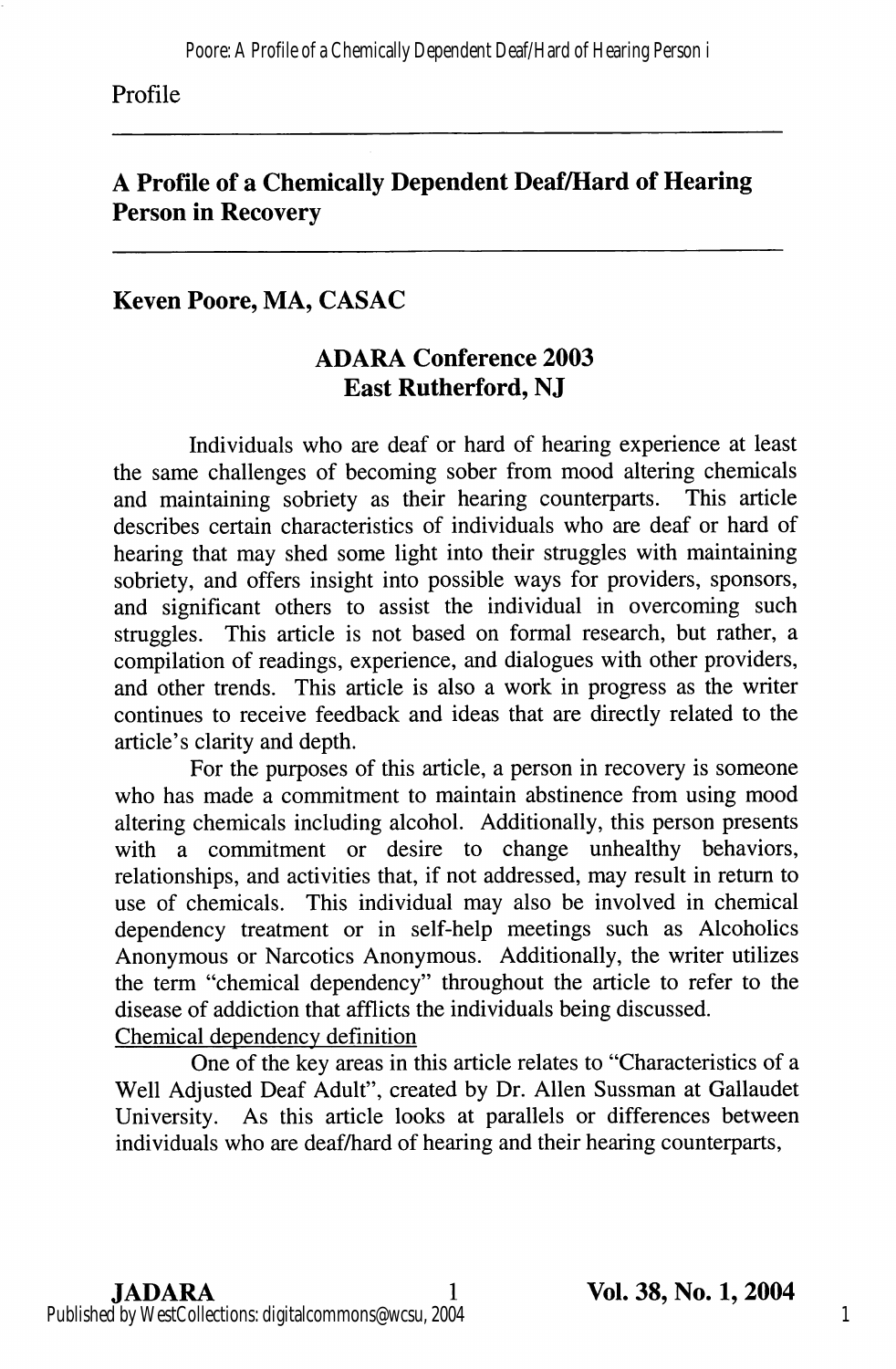it is necessary to identify characteristics of individuals in general who are "well adjusted". Additionally, the term "deaf and hard of hearing" will be replaced with "deaf" for brevity.

While there are no formal criteria for identifying individuals as "well adjusted", the following characteristics come to mind in describing such a person. A "well adjusted" person most likely has good coping skills, healthy decision making and problem solving skills, is responsible, respectful, and assertive. This person also is able to see humor in appropriate situations and most likely has a positive self concept and healthy self esteem. This individual most likely takes good care of him/herself in terms of hygiene, appearance, nutrition and exercise.

The following characteristics are specific to individuals who are deaf or hard of hearing (Dr. Allen E. Sussman). This list is intended to assist professionals in looking at positive attributes of individuals who are deaf as opposed to focusing on what is wrong with these individuals. Explanations of many characteristics will be brief in order to keep this article at a reasonable length.

Deaf individuals who are considered "well adjusted" typically have a positive self concept and self esteem. Individuals who have these characteristics typically feel good about themselves and do not allow negative feedback or comments to change their feelings about themselves.

These individuals also have a positive psychological acceptance of deafness. They view hearing loss or "being deaf" as part of life rather than a terrible problem they possess. They do not dwell on wishing they could hear or try to behave like someone who is hearing.

By possessing psychological acceptance, they are able to compensate for their deafness. Typically this entails utilizing creative tools or methods to get along in life, such as utilizing pen and paper to order their food at restaurants or to ask questions at the electronics store. Utilizing today's technological devices are other ways to compensate  $$ using two way pagers, videophone technology, TTYs, and computer technology are popular avenues for maintaining equal footing in this day and age with hearing peers.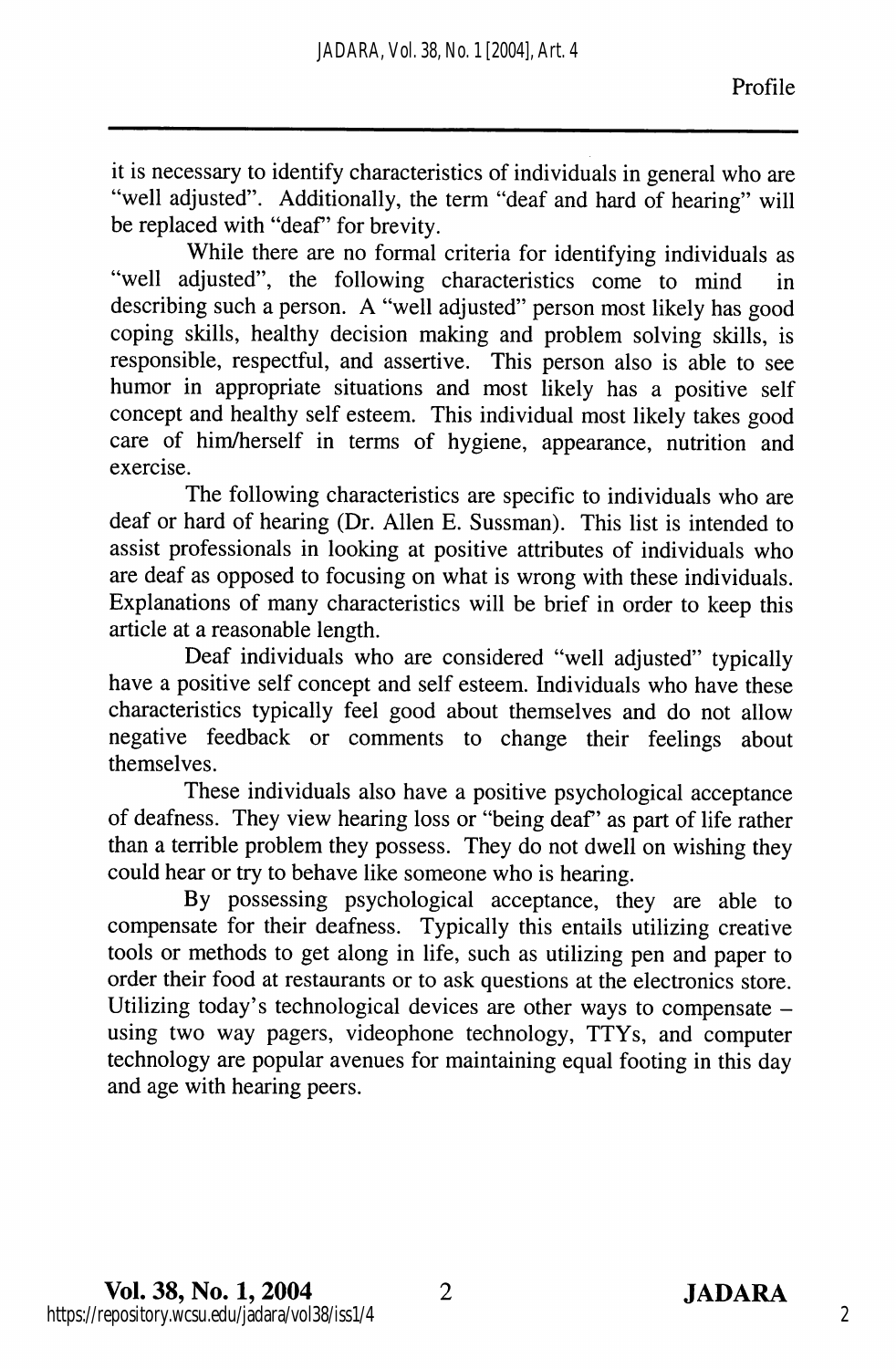#### Profile

Individuals who are deaf or hard of hearing deal with negative and devaluative attitudes by hearing peers on a regular basis. The ability to cope with such is a critical component of being a well-adjusted deaf person. This individual is able to be tolerant and understanding of these attitudes and can provide education about appropriate perspectives.

Assertiveness is also a beneficial quality in getting the needs of deaf individuals met and to ensure equal access to services and to compete in this highly competitive world. This individual does not rely on others to speak FOR him/her.<br>With the world placing

heavy emphasis on verbal communications, the ability to place speech ability in perspective is a valuable characteristic – knowing and accepting that speech ability is not what makes a person who they are, but utilizing alternative modes to get their message across efficiently is a positive attribute.

Additionally, not all deaf individuals utilize sign language, therefore having a positive attitude towards sign language is indicative of accepting and respecting all modes of communication and the people who utilize such.

Having healthy interpersonal relationships with individuals who are also deaf or hard of hearing as well as those who are hearing is a positive trait of individuals who are well-adjusted. They rarely place themselves in environments where they cannot communicate because they are making conscious choices about where they prefer to be.

These individuals also exhibit traits of self-reliance – they are<br>v employed, and not reliant on government funds. They are gainfully employed, and not reliant on government funds. productive members of society and are not dependent on hearing people.

Additionally, these individuals have an ability to ask for help when necessary. They recognize their limitations and will ask individuals to make a phone call for them if absolutely necessary and if the technology is not available for them.

Most deaf or hard of hearing individuals have parents who are hearing. These parents, when they find out their child has a hearing loss, tend to turn to their family doctors for advice. Most medical doctors view hearing loss as a medical problem, and advise parents of options geared towards "repairing" the problem - attempting to make the child as normal as possible. The result is years of speech therapy, fixation on hearing aids, avoidance of sign language and the like. Ability for deaf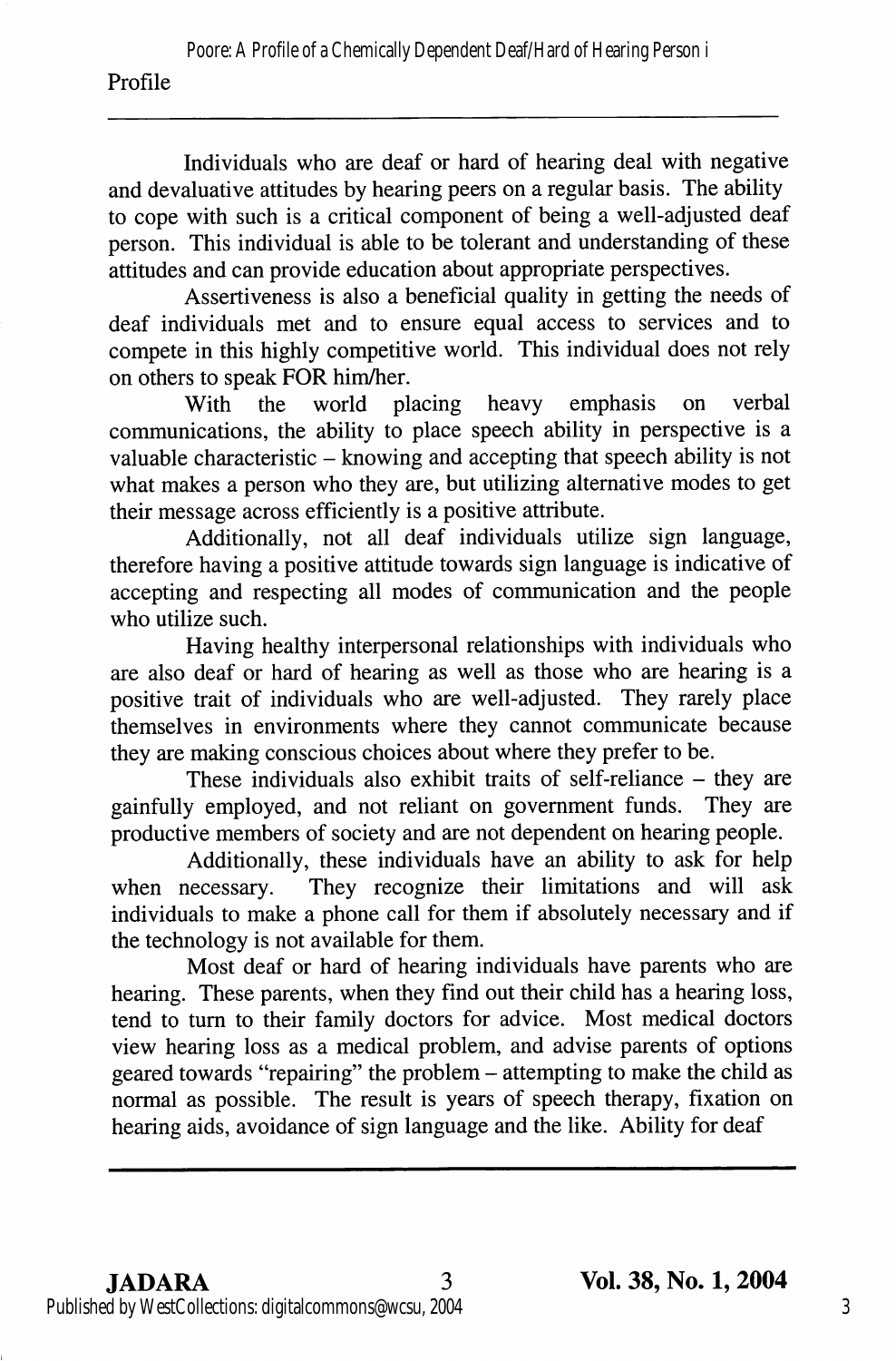individuals to survive the misguidance their parents received is a healthy response to something they had no control over at the time.

Another healthy response to situations such as these is to have an unhostile and philosophical sense of humor. Laughing at misfortunes such as accidentally knocking eyeglasses off their heads while attempting to sign the word "for", having cute responses to questions like "do deaf people drive", and responding with "can you write?" to written questions like "can you read?".

The last characteristic identified in this list is "Gemeinschaftsgefuhl" - a concept attributed to Alfred Adler that relates to having a good attitude about life and going with the flow. Having this characteristic enables individuals to not take certain situations or circumstances overly serious and not to lose sight of the big picture.

The next section addresses characteristics of individuals who are in recovery from chemical dependency.

While hearing individuals in recovery experience various challenges, a few stand out as seemingly significant. Fourteen percent of these individuals are unemployed. The preferred chemical used by these individuals is alcohol with cocaine as the second choice. Possession of knowledge/understanding of terminology and issues pertaining to chemical dependency/abuse and recovery issues is readily available. Opportunities for early intervention by family, peers, education or legal system are available. Having a certain neurochemistry makeup which is different from non-addicts is common. Issues of dealing with urges to use again while attempting to live a lifestyle of abstinence in an environment of abusers, dealing with burned bridges due to past behaviors, possessing poor decision-making skills/poor impulse control, and a need for validation as well as feelings of inadequacy are common.

In looking at similar characteristics for those who are deaf or hard of hearing, there are some similarities, and more differences. For example, employment rates contrast sharply – sixty nine percent of deaf or hard of hearing individuals in recovery are unemployed. Alcohol is usually the drug of choice with marijuana next in line. Their level of comprehension of recovery "lingo" and concepts pertaining to sobriety as well as knowledge of issues related to recovery is limited. Well documented research shows that many deaf and hard of hearing individuals read at the  $3<sup>rd</sup>$  or  $4<sup>th</sup>$  grade level, and they do not obtain information around them via hearing as do their counterparts.

4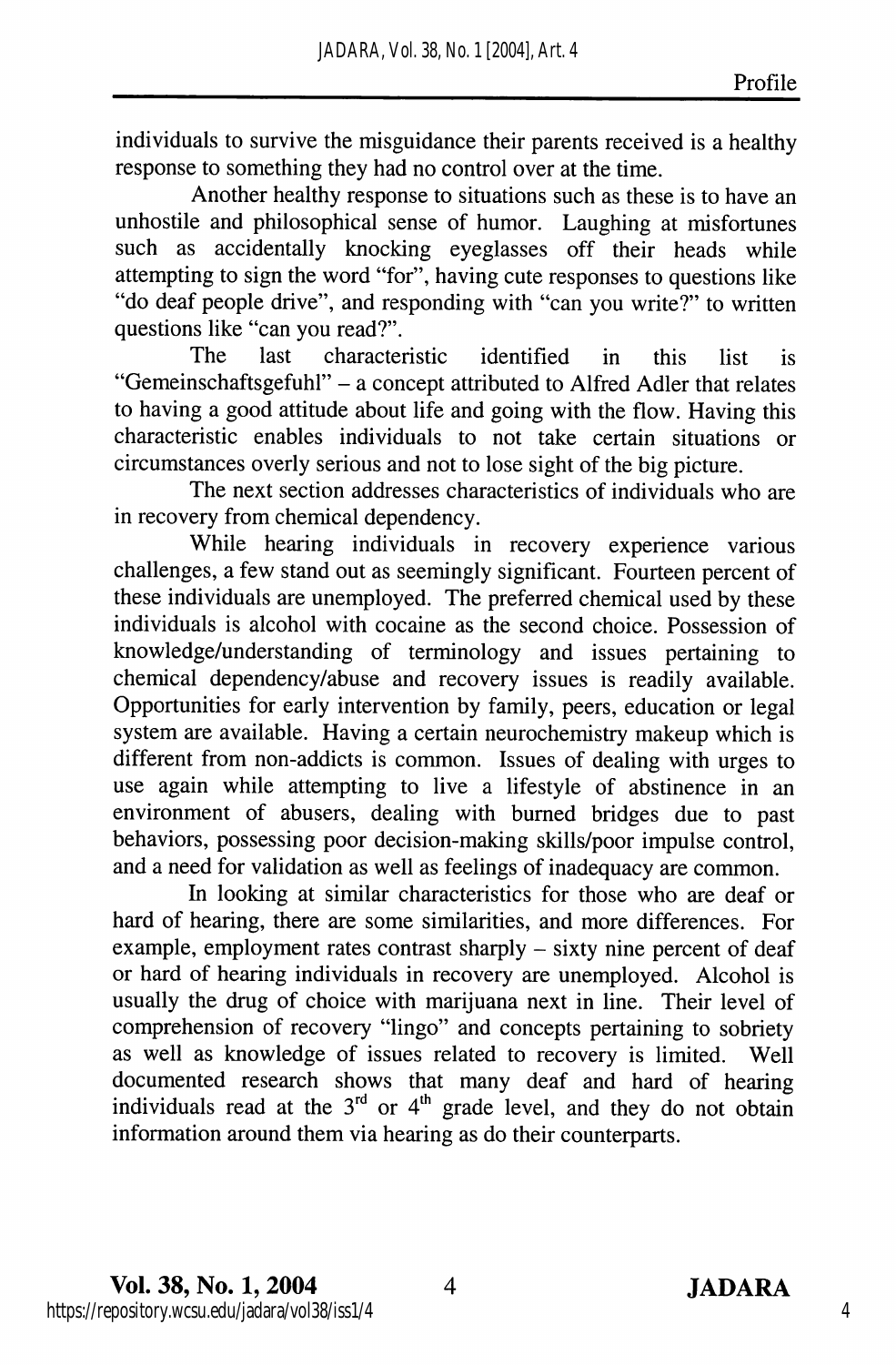#### Profile

Accessibility to services or self-help meetings is a major barrier, preventing these individuals from utilizing available resources to achieve and maintain sobriety. Additionally, many barriers prevent early Additionally, many barriers prevent early intervention, including, but not limited to overprotective families, schools attempting to maintain positive images, funding issues, and general ignorance of the needs of this population by service providers, law enforcement agencies and employers. Trust issues may be more evident in this group due to growing up in families or environments where they are not included in decision making or conversations. This is in addition to typical trust issues that occur between individuals who are chemically dependent and their families or key individuals in their lives. Challenges with family dynamics and recovery may occur due to lack of communication because many family members are not fluent in sign language. To discuss issues related to deafness and addiction  $-$  cravings, things that are bothering the individual, family dynamics, etc. would be much more challenging for deaf users. Having access to individuals that can communicate in the same language is an ideal situation. Positive role models, such as other deaf individuals who are in recovery, are in short supply mainly because they do not have support themselves, and some prefer not to function as roles models or mentors due to the need to take care of themselves instead of sponsoring other deaf individuals.

Like many individuals in recovery, deaf people have poor coping and problem solving skills. Once they learn how to ask for help, they do not have resources available to them hearing people have.

Additionally, because a large number of deaf individuals in recovery grow up in families with poor communication and/or dysfunction, their ability to learn and incorporate appropriate social behaviors is limited. An example of a crucial social behavior is an ability to show empathy. Without this ability, deaf individuals, or any individual for that matter, will have difficulty connecting with other individuals in recovery in the sense of sharing and providing support to one another. This results in poor attendance in self help meetings. Such lack of empathy may be connected to poor insight into their own issues or needs. Insight is also a learned behavior resulting from observation, interaction with others, and clear communication.

Individuals who are deaf experience the same stressors their hearing counterparts encounter in life as recovering individuals but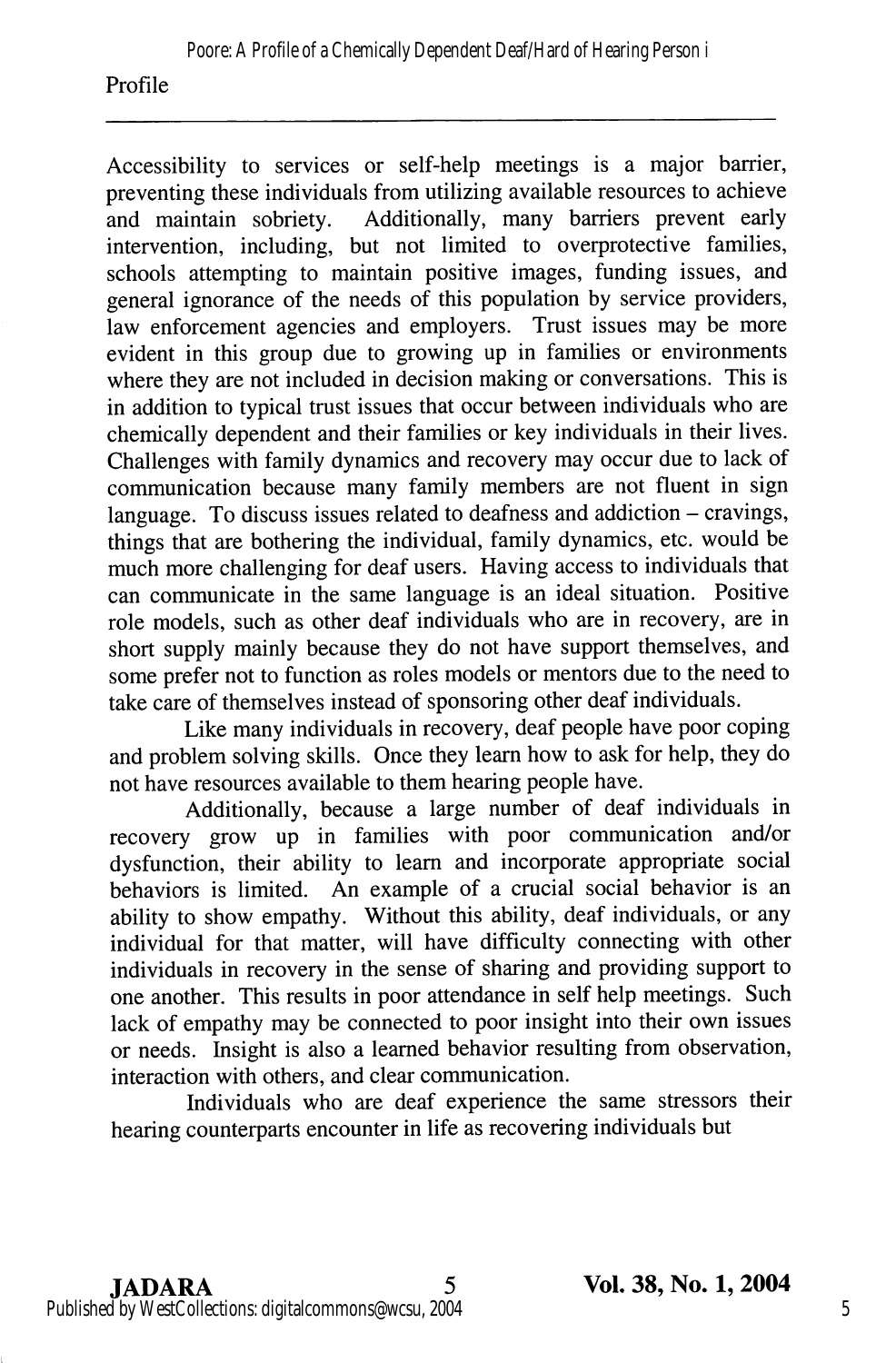have added burdens that come with being deaf or hard of hearing. Discrimination from employers or potential employers, isolation from the deaf community due to the stigma of having a social problem, the

community's lack of understanding/knowledge about recovery, continuing to possess poor coping skills, and lack of accessible resources make staying sober a challenging proposition for this group.

To fully comprehend the differences between the deaf individuals and their hearing counterparts in attempting to maintain sobriety, one must understand what is necessary for that to occur. Having a complete sense and understanding of the nuances and lingo pertaining to sobriety as well as access to resources and support is a basic necessity for people in recovery. If any of these components are eliminated or reduced, the ability to maintain sobriety or fully experience a healthy and low-stress life becomes much more difficult.

In working with deaf individuals who are in recovery, it is necessary to utilize creative approaches in provision of services. Using drawing and role play to express feelings and understanding of concepts has been successful in getting individuals to benefit from the treatment experience. Providing education about the concepts and issues regarding chemical dependency, treatment, and recovery in a clear and concrete manner that encourages application to day to day activities is helpful in bridging gaps due to lack of knowledge or comprehension. Additionally, working with these individuals on making decisions regarding changing people, places, and things that are not conductive to sobriety is a major challenge. Deaf individuals, like their hearing counterparts, prefer to interact with other deaf individuals due to communication and cultural preferences. Often these "lifelong friends" also use chemicals, leaving the recovering individual with no recourse but to rely on "will power" and "white-knuckling" to stay clean while hanging out with their peers. Other alternatives are to physically relocate to another location, to make efforts to meet new people who are either in recovery or do not use chemicals (increasing the anxiety they had been using chemicals in order to eliminate in the first place!), or to switch to another addiction (shopping, working, sex, food, etc). While not trying to minimize the challenges of hearing individuals trying to maintain sobriety, it is evident their options for making changes in their social interactions are less limited and more accessible than for deaf individuals.

6